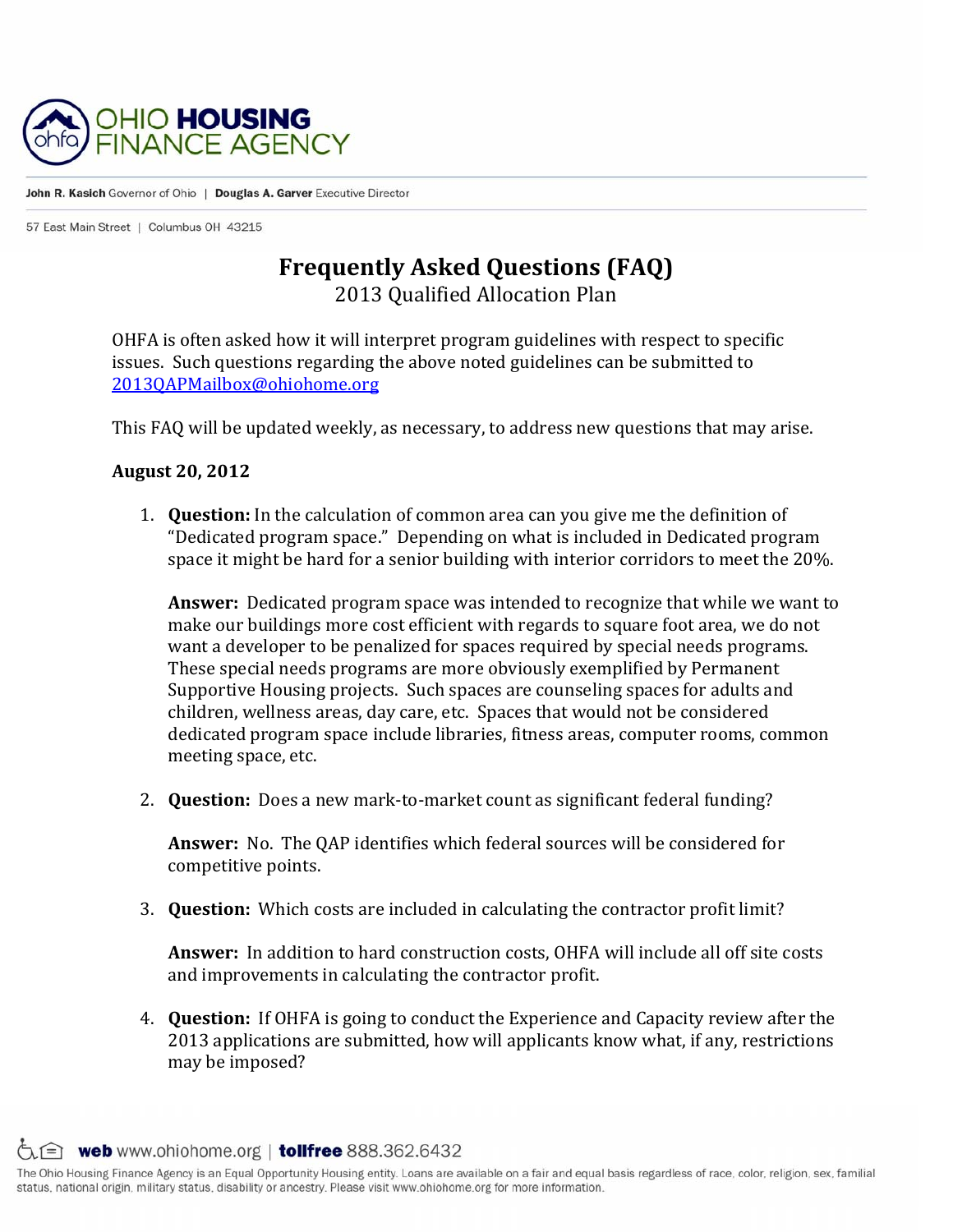**Answer:** OHFA will be evaluating the financial strength of the development as a whole, versus individual members. Therefore, that review will be conducted on every development team. However, anyone who has not partnered with OHFA on a recent project or has been denied in previous round due to organizational capacity should contact the agency to determine whether or not a review should be conducted in advance of the round.

Any member of a development team who was restricted in the past and plans to be part of an application that does not meet restrictions previously imposed, should also contact the agency in advance.

All requests should be submitted in writing to the attention of the Operations Manager. These must be received by Planning, Preservation and Development no later than 5:00 pm on November 30, 2012. Organizations that do not submit a request will still be eligible to submit an application; however, OHFA's decision as to the capacity of the team (both financial and organizational) will be final and may impact the project's ability to continue through the application review process.

## **August 27, 2012**

1. **Question:** Is OHFA imposing per project allocation caps? Is OHFA limiting the amount of eligible basis a project may claim for the purposes of allocating credits?

**Answer:** No, OHFA is not imposing allocation caps, nor is it limiting the amount of eligible basis a project may claim for the purposes of allocating credits.

2. **Question:** With the application being due February, 21, 2013 do all of the support letters have to dated 2013 to be certain the Mayor, Trustees, Commissioners, etc. are current? What if they don't meet in January?

**Answer:** The letters should be dated as close to the application date as possible. If they are dated in 2012, the applicant should provide documentation Trustees or Commissioners did not meet in January or February of 2013. The individuals who sign support letters must hold their current position as of February 21, 2013. For example, a letter from a person who signs a support letter in 2012 and no longer is in the same office or position on February 21, 2013 would not qualify for points.

3. **Ouestion:** Capital Needs Assessment, does that mean "Physical Needs Assessment" for renovation projects? Is there a limit to the age of the report? Does the report need to be completed by an unrelated, third party consultant?

**Answer:** OHFA has posted to its website standards for the Capital Needs Assessment. This should provide clarification as to the purpose of the assessment.

 $\circlearrowright$  web www.ohiohome.org | tollfree 888.362.6432